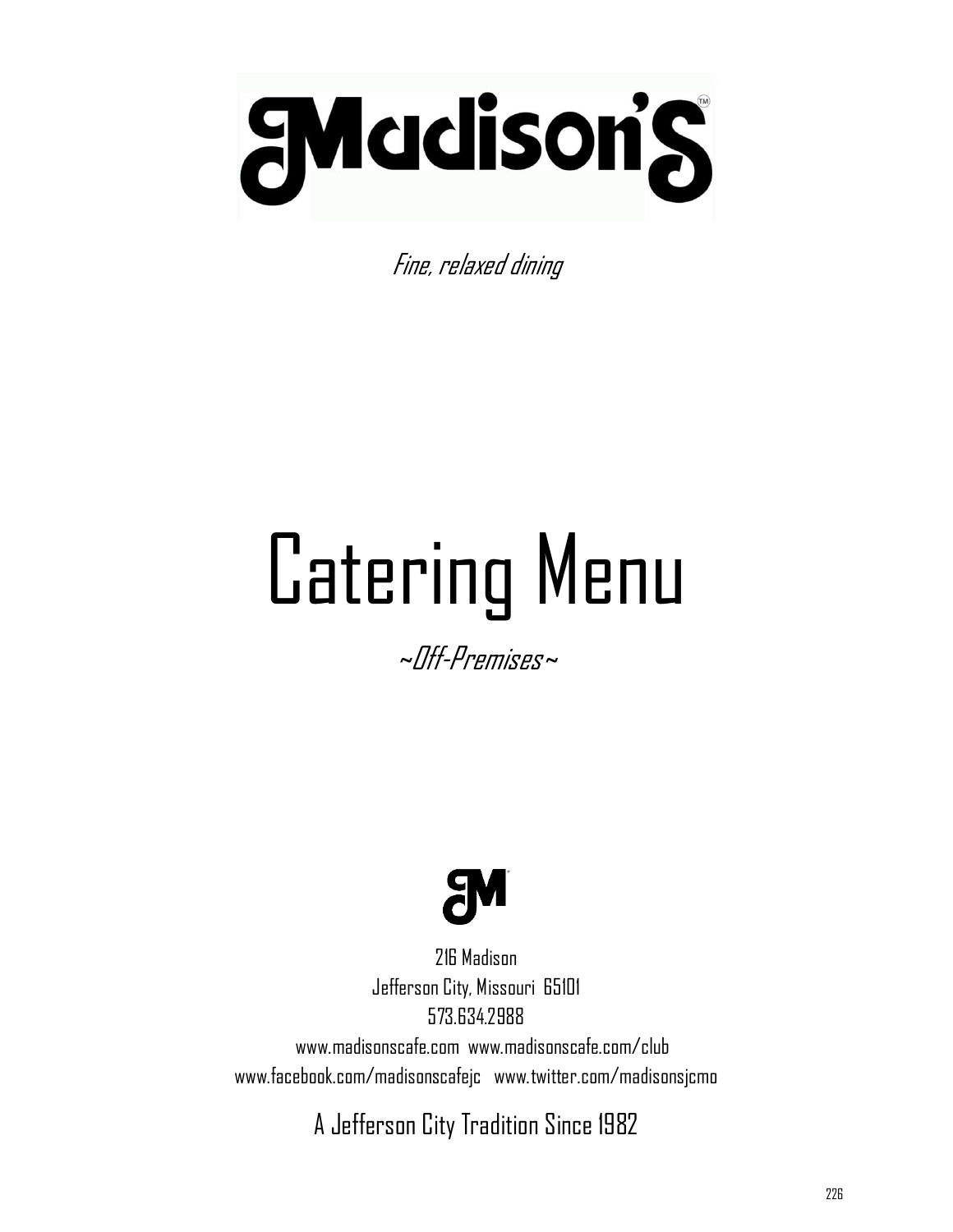## **For All Your Special Occasions – Catering**

this menu is for **Off-Premises** only

## General Information

Catering, off premises, at your location, is one of our specialties. From intimate gatherings of a few to as many as **400** – we would love to cater to your every culinary need for your special occasion, business meeting, or holiday event off-premises at your home or venue. We are happy to work with you on a *personalized* menu within any budget.

#### **There is a 10% delivery charge for all catered events, \$20 minimum, plus an extra charge for outlying areas**.

Our Catering Menu is served buffet style.

Our staff will deliver and set up, and tear down and pick up after the close of your event.

If you wish Catering staff to stay and serve for the event, it is \$15 per hour per staff.

All catered events include artisan bread, butter, plastic cutlery kits with napkins, and paper plates all chafing dishes and serving utensils.

### **Upgrades for Cutlery and Plates are available**:

**\*** paper wrapped heavy duty fork and knife cutlery kit for an additional .20/guest

**\*** white linen wrapped silverware of our regular Oneida Needlepoint fork and knife for an additional 2.00/guest

**\*** hard plastic white or black 10 inch plate (Melamine type) for an additional 1.00/guest

Payment is expected the day of the event.

## **Desire a dish not found on our Catering Menu?**

If you wish to discuss *alternative* culinary possibilities tailored to your needs and desires please ask for **Rob** for personalized Private Dining assistance for any menu items not found on this Menu.

ЯΜ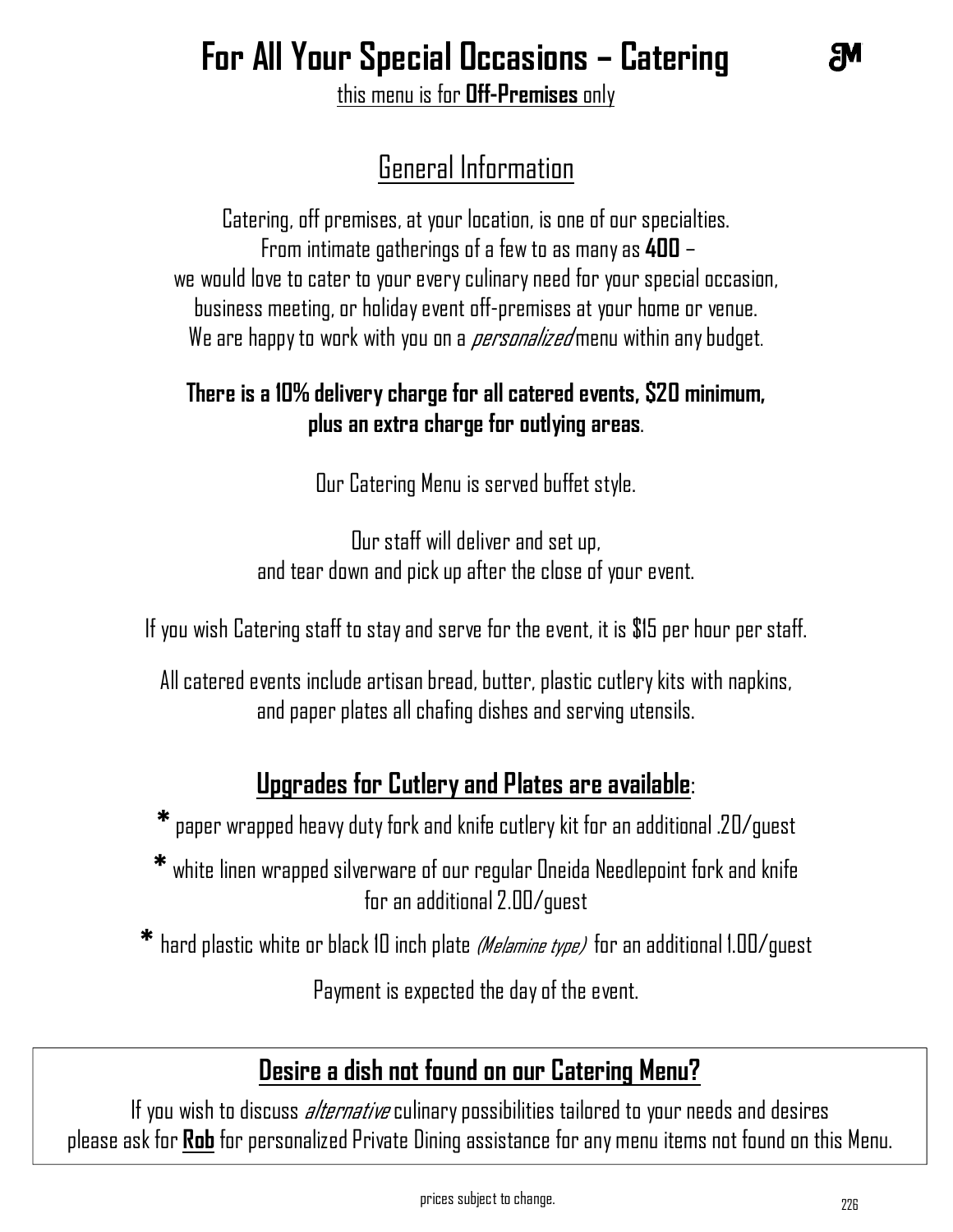## Catering Offerings **Hors D'Oeuvres/Appetizers**

Off - Premises

Meat and Cheese Tray roast beef, ham, turkey, American provel and pepper cheese with silver dollar rolls and condiments \$90 - serves 30-35

> Fresh Vegetable Tray variety of freshly cut garden vegetables served with ranch dressing \$65 - serves 30-35

Whole Smoked Salmon Platter smoked salmon, cream cheese, mini-bagels, red onions, capers, hard boiled eggs Large \$250 - serves 60-80 Small \$125 -serves 35-45

Shrimp Cocktail five pounds of shrimp, cocktail sauce (approximately 100 shrimp) \$ 150

Medallions of Beef Tenderloin *(filet mignon)* 2-3 oz Beef tenderloin medallions, silver dollar rolls, Horseradish sauce, condiment tray of : Leaf and Romaine lettuces, red onions, fresh tomatoes, pickles, black and green olives, Mayonnaise, Mustard Two per guest \$11/guest

> Cheese and Cracker Tray five pounds of cubed cheddar, pepper and provel cheeses served with assorted crackers  $$60 -$ serves  $40 - 50$

#### Antipasto Platter

Hard salami, sweet capicola, thinly sliced pastrami, and prosciutto; grilled red and yellow peppers in a balsamic vinaigrette, capers, smoked cheddar and smoked gouda cheeses, green, black and Kalamata olives, with marinated artichoke hearts served with assorted crackers Large \$250 - serves 60-80 Small \$125 -serves 35-45

Stuffed Mushrooms stuffed with crab meat, bread crumbs, topped with melted Swiss cheese Half Pan \$45 –serves up to 10 Full Pan \$90 – serves up to 20

Zucchini Sticks tender, golden and delicious Half Pan \$40- serves up to 25 Full Pan \$80 – serves up to 50

> Potato Skins Topped with cheddar cheese, bacon bits served with sour cream Full Pan \$35 - serves up to 15

Swedish Meatballs Half Pan \$50 – serves 40-50 Full Pan \$100 – serves 80-90 Italian Meatballs

served in our tomato Bolognese meat sauce Half Pan \$50 – serves 40-50 Full Pan \$100 – serves 80-90

Chicken Wings

tender wings spiced with our Louisiana hot sauce and butter Half Pan \$50 – serves 10-20 Full Pan \$100 – serves 30-40

#### Salsiccia and Peppers

Salsiccia grilled then sautéed in extra virgin olive oil, a hint of butter with fresh red, yellow and green peppers slices of white onion seasoned with fresh garlic, salt, pepper. Half Pan \$45 – serves 25 Full Pan \$90 – serves 50

#### Toasted Ravioli

perfect dipped in our tomato Bolognese (meat) sauce Half Pan \$40 – serves 20-30 Full Pan \$80 – serves 40-50

. plus an extra charge for outlying areas There is a 10% delivery charge for all catered events, \$20 minimum,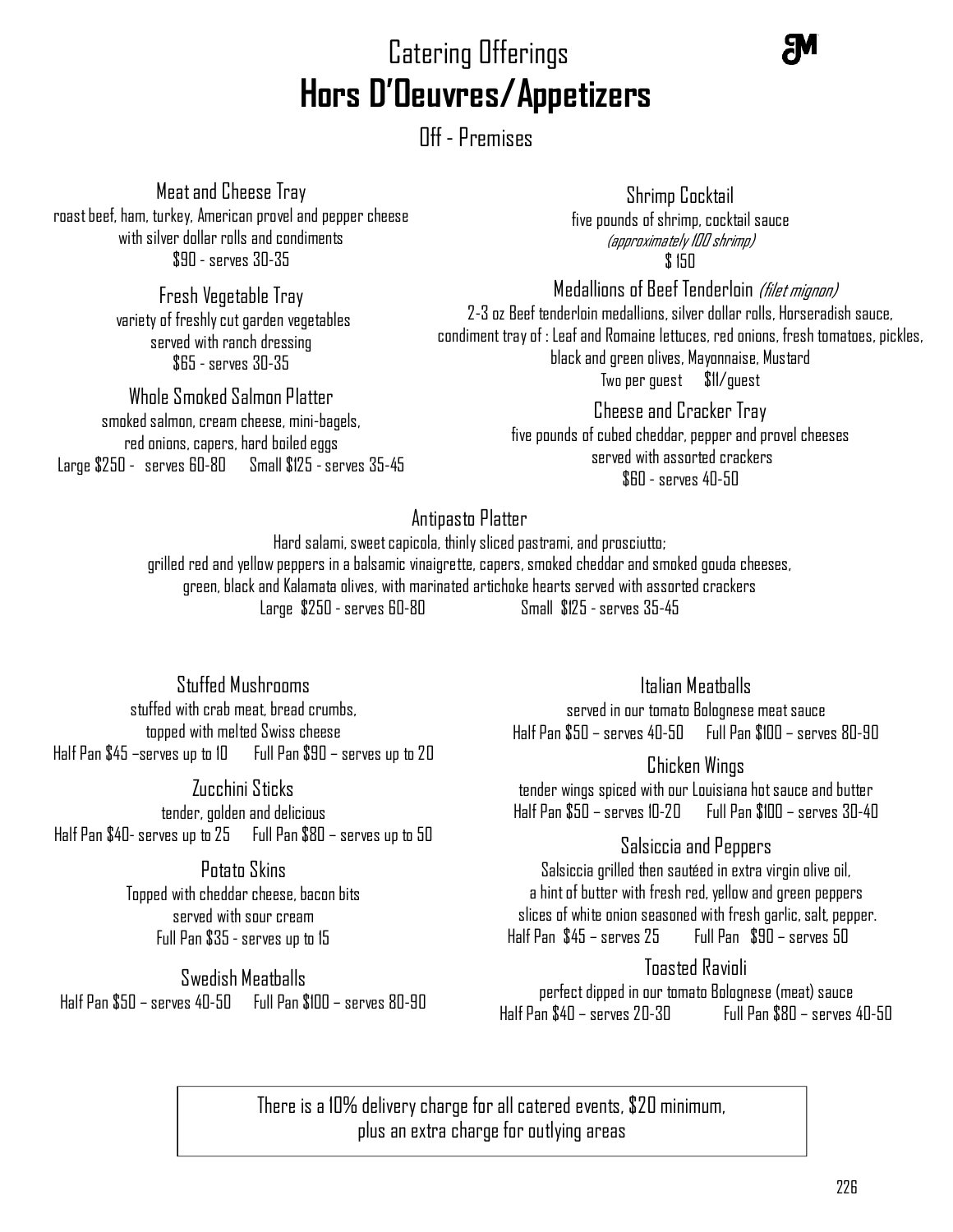## Catering Offerings  **Entrées**

Off-Premises

Chicken Cordon Bleu \$11.75/guest classic, seven ounce boneless breast of chicken stuffed with honey ham, Swiss and American cheeses, panko herb-encrusted and baked to a golden brown, served in a light Dijon cream sauce

#### Charbroiled Chicken Marsala \$7/guest six ounce boneless breast of chicken, charbroiled and served in our marsala red wine sauce, topped with fresh sliced mushrooms

#### Sliced Orange Glazed Ham \$8/guest

Fettuccini Alfredo

thin flat noodles, served in a rich blend of cream, butter, and fresh parmigiana cheese, seasoned with salt, pepper Half Pan \$45 Full Pan \$90 Half Pan w/Chicken \$55 Full Pan with Chicken \$110 Half Pan w/Shrimp \$65 Full Pan w/Shrimp \$130 Half pan serves 10-12 Full pan serves 20-24

#### Pasta with Broccoli

seashell shaped noodles served in a rich cream sauce, sliced mushrooms, broccoli, and a touch of marinara, seasoned with garlic Also available in an all-white cream sauce Half Pan \$45 – serves 10-12 Full Pan \$90 – serves 20-24

#### Cavatelli

seashell shaped noodles prepared in a rich cream sauce, freshly grated parmigiana, fresh garlic Half Pan \$45 – serves 10-12 Full Pan \$90 – serves 20-24

#### Capellini Patricia

Capellini noodles served in a light olive oil and garlic sauce with fresh herbs, sun dried tomatoes, pine nuts, yellow and green squash Half Pan \$40 – serves 10-12 Full Pan \$80 – serves 20-24

#### **Mostaccioli**

Short tubular noodles smothered in our Bolognese meat sauce, topped with parmigiana Half Pan \$40 – serves 10-12 Full Pan \$80 – serves 20-24

#### Spaghetti

Thin noodles, Bolognese sauce or Marinara (meatless) sauce, parmigiana Half Pan \$40 – serves 10-12 Full Pan \$80 – serves 20-24

#### Lasagna

our classic, signature four-layer lasagna topped with our rich cream sauce Half Pan \$45 – serves 10-12 Full Pan \$90 – serves 20-24

#### Cannelloni

Long tubular noodles, stuffed with seasoned beef, veal, served in our Bolognese meat sauce, covered with our rich cream sauce Also available in our all white béchamel sauce with mushrooms Half Pan \$40 – serves 10-12 Full Pan \$80 – serves 20-24

#### Pasta Sydney

A delicate blend of linguini noodles, asparagus, mushrooms, tender pieces of oven baked chicken, tossed with extra virgin olive oil, white wine, parmigiana cheese, and a touch of garlic Half Pan \$40 – serves 10-12 Full Pan \$80 – serves 20-24

#### Tortellini

A doughnut shaped pasta stuffed with prosciutto ham, beef, served in a rich cream sauce, with mushrooms and peas Half Pan \$50 – serves 10-12 Full Pan \$100 – serves 20-24

#### Baked Mostaccioli

baked with melted provel and parmigiana cheeses Half Pan \$45 – serves 10-12 Full Pan \$90 – serves 20-24

#### Julie's Zesty Bowtie Pasta

Fresh yellow squash, zucchini, asparagus, red onions, mushrooms, and tender pieces of oven baked chicken, sautéed in extra virgin olive oil, fresh garlic, spiced with crushed red pepper, salt, pepper, combined with bowtie noodles, topped with parmigiana Half Pan \$50 – serves 10-12 Full Pan \$100 – serves 20-24